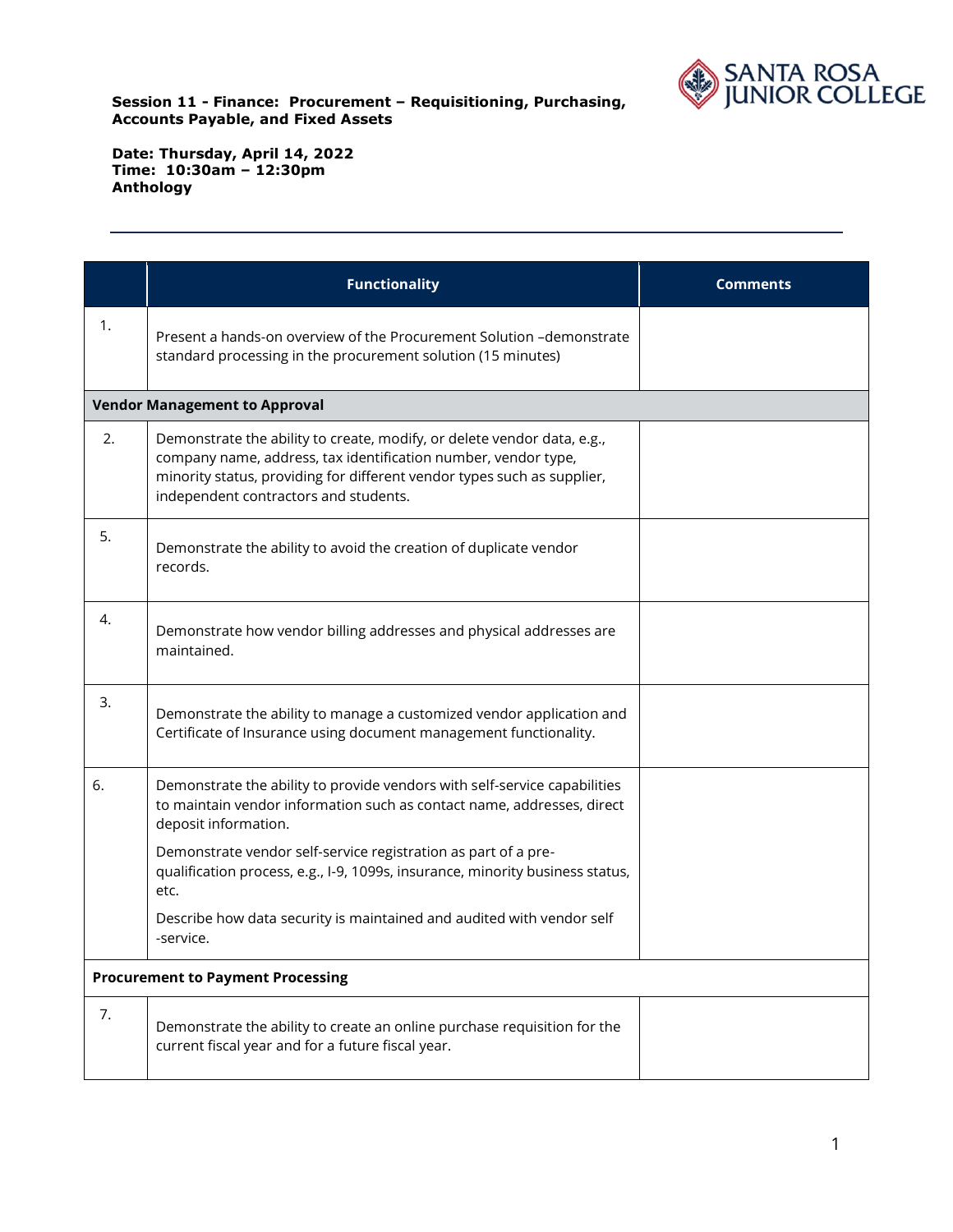

| 26  | Demonstrate the automatic generation of requisition numbers.                                                                                                                                                                                                                                                                                                                                                                                                                     |  |
|-----|----------------------------------------------------------------------------------------------------------------------------------------------------------------------------------------------------------------------------------------------------------------------------------------------------------------------------------------------------------------------------------------------------------------------------------------------------------------------------------|--|
| 10  | Demonstrate the real-time prevention of purchase requisitions that<br>exceed budgeted funding. Show how end users are notified                                                                                                                                                                                                                                                                                                                                                   |  |
| 11  | Demonstrate the real-time prevention of purchase requisitions with<br>improper account codes, unauthorized object codes and funds.                                                                                                                                                                                                                                                                                                                                               |  |
| 12  | Demonstrate the ability to enter requisitions with multiple accounting<br>distributions.                                                                                                                                                                                                                                                                                                                                                                                         |  |
| 8.  | Demonstrate the online approval/rejection process for purchase<br>requisitions.                                                                                                                                                                                                                                                                                                                                                                                                  |  |
| 28  | Demonstrate how an end user can track the progress of his/her<br>purchase requisition throughout the procurement process.                                                                                                                                                                                                                                                                                                                                                        |  |
| 9   | Demonstrate notification of actions to approvers and requestors<br>through the approval process.<br>Show how routing logic can be utilized - e.g., by amount, commodity<br>code, technology purchase, etc.                                                                                                                                                                                                                                                                       |  |
| 13. | Demonstrate the creation of a purchase order, including the following<br>data:<br>Vendor data<br>a.<br>Item (product/service) data, e.g., model, quantity, description,<br>b.<br>color, size<br>Ship-to address<br>c.<br>Drop location<br>d.<br>Comments<br>e.<br>Terms and conditions<br>f.<br>Requested fulfillment date<br>g.<br>Cost/expense data, including taxes, shipping, etc.<br>h.<br>Buyer's name, phone, and email<br>i.<br>Requester's name, phone, and email<br>j. |  |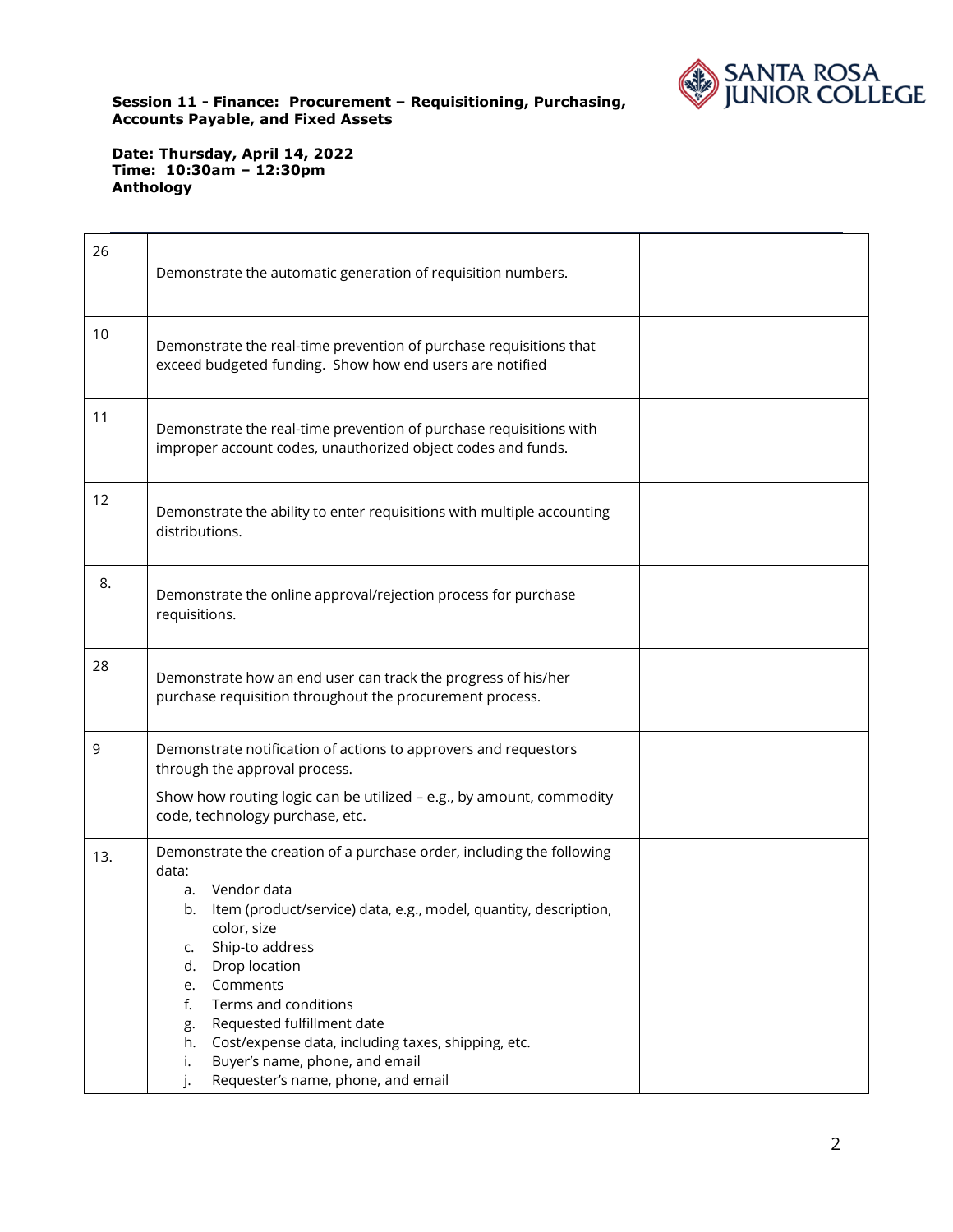

| 25. | Demonstrate the automatic generation of purchase order numbers.<br>Also demonstrate the creation of unique requisition and PO numbers<br>for bond-related procurements.             |  |
|-----|-------------------------------------------------------------------------------------------------------------------------------------------------------------------------------------|--|
| 17. | Demonstrate the creation of complex purchase orders that involve<br>multiple purchase requisitions.                                                                                 |  |
| 14. | Demonstrate how the system may require additional information based<br>on the type of Purchase Order so that POs related to Contracts will<br>require the following:                |  |
|     | a. Contract Control # or Project #                                                                                                                                                  |  |
|     | b. Board Approval date                                                                                                                                                              |  |
|     | c. Indication that Contract is required                                                                                                                                             |  |
| 15. | Demonstrate the ability to email POs as a PDF to vendors with request<br>for confirmation or other documentation of receipt with notification of<br>dispatched PO to the requester. |  |
| 16. | Demonstrate the ability to allow for electronic approval of POs and the<br>security that supports those approvals.                                                                  |  |
| 18  | Demonstrate the ability to create open purchase orders - including<br>requiring a maximum dollar amount.                                                                            |  |
| 19  | Demonstrate the ability to copy and replicate a PO that supports<br>changing the vendor's name and other information on the PO.                                                     |  |
| 20  | Demonstrate the printing of a hardcopy purchase order.                                                                                                                              |  |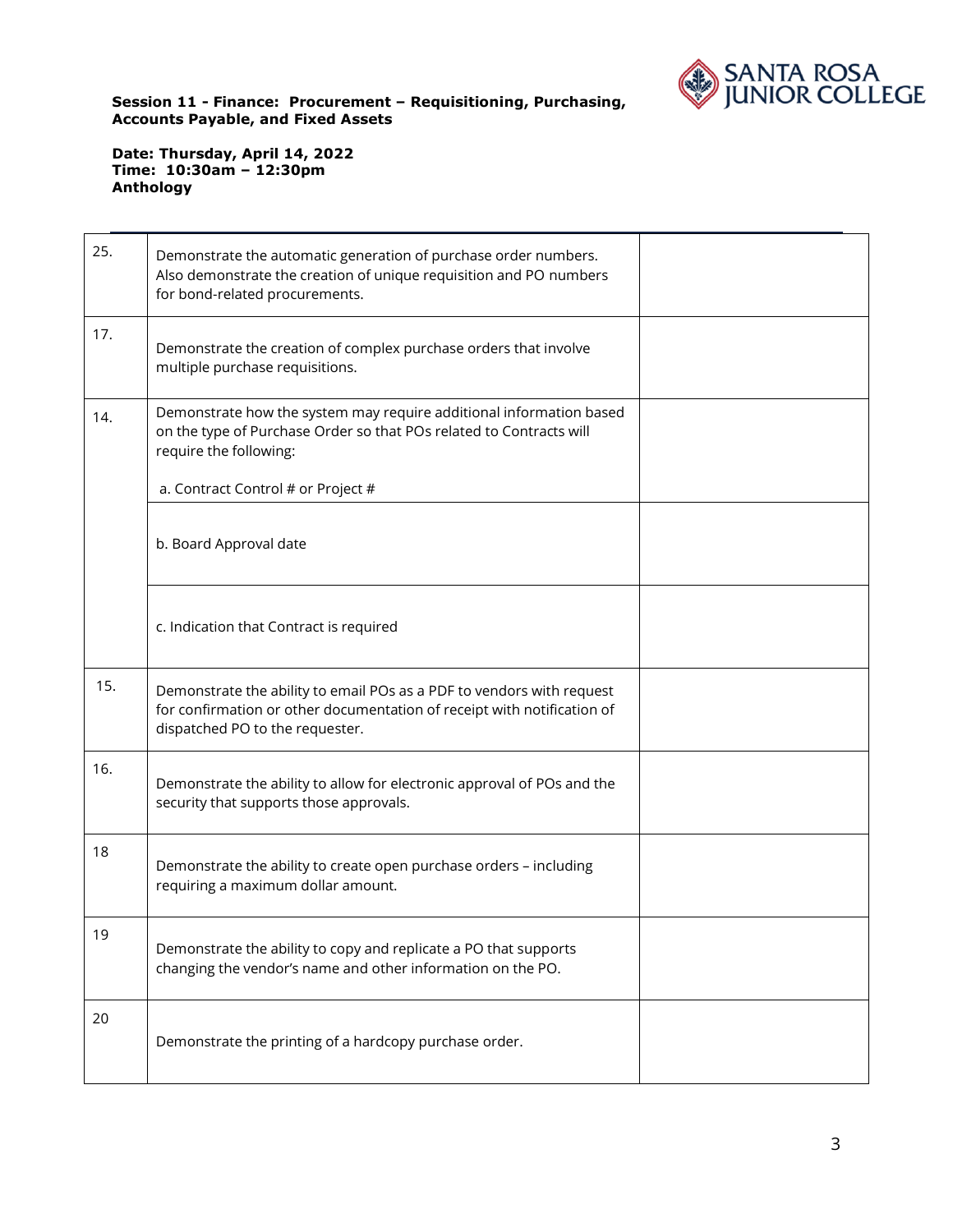

| 21. | Demonstrate the printing of a hardcopy purchase order.                                                                                       |  |
|-----|----------------------------------------------------------------------------------------------------------------------------------------------|--|
| 36  | Demonstrate the receiving process and indication of receipt of<br>goods/services in the system                                               |  |
| 37  | Demonstrate tracking overdue/ partial shipments and return processes,<br>including notification of end users                                 |  |
| 22  | Demonstrate the ability to assign different types of purchasing activities,<br>e.g., commodity codes to a buyer.                             |  |
| 23  | Demonstrate the ability to track purchase requisitions, e.g., open,<br>rejected, and tied to a purchase order.                               |  |
| 24  | Demonstrate the ability to track purchase orders, e.g., open, standing,<br>closed.                                                           |  |
| 27  | Demonstrate the ability to revise purchase orders, given proper security<br>rights at the requisition level, approver level and buyer level. |  |
| 31  | Demonstrate the ability to support Procurement Card transactions<br>through to payment.                                                      |  |
| 38  | Demonstrate the following Accounts Payable functions:                                                                                        |  |
|     | a. Entry of an invoice against a purchase order                                                                                              |  |
|     | b. Entry of an invoice without a purchase order                                                                                              |  |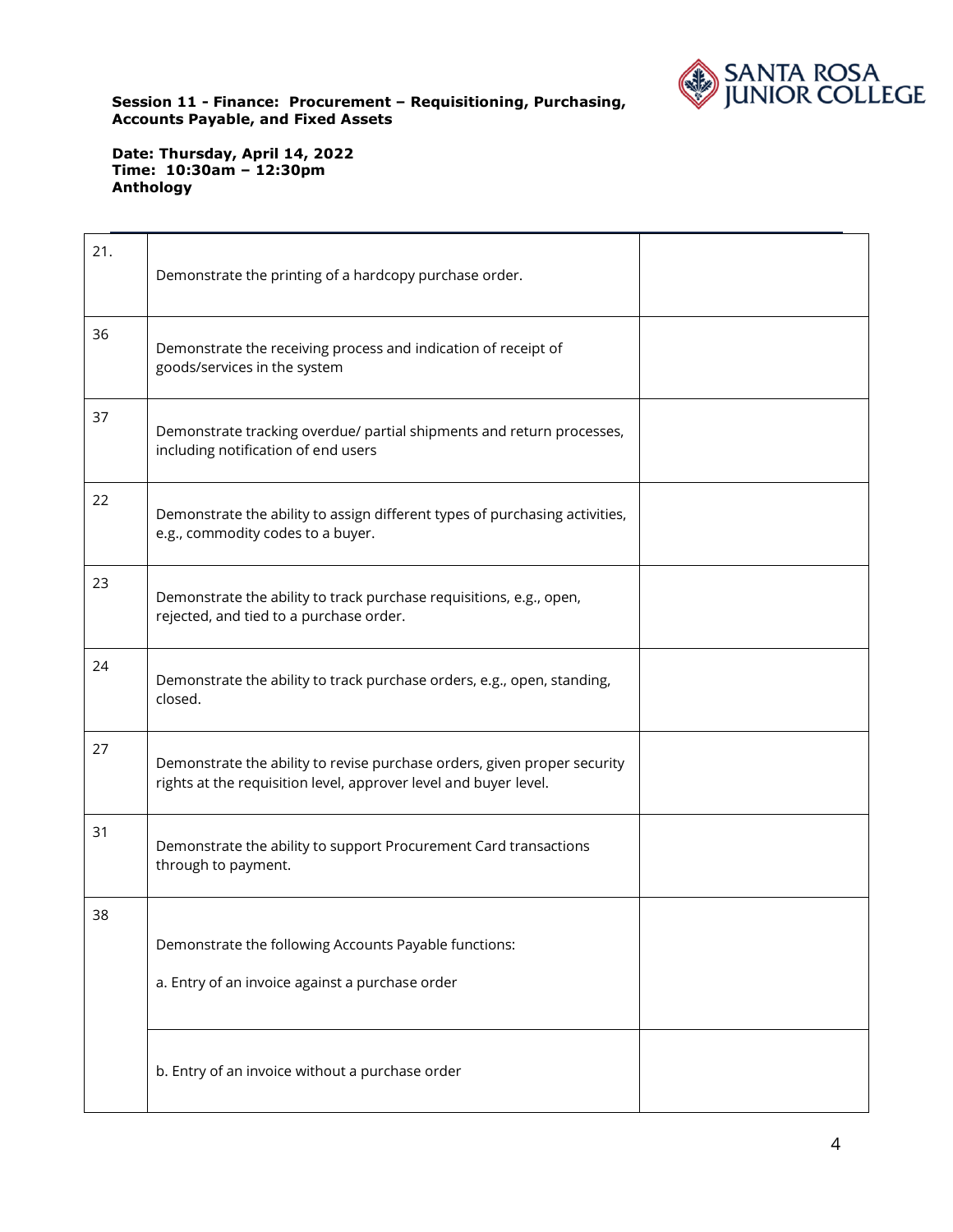

|    | c. An accounts payable transaction that updates the General Ledger,<br>budget availability, and purchase order data                                                   |  |
|----|-----------------------------------------------------------------------------------------------------------------------------------------------------------------------|--|
|    | d. Ability to pay the cost of freight, handling, taxes, etc., by line item or<br>the entire purchase order                                                            |  |
|    | e. Ability to make partial/full payments                                                                                                                              |  |
|    | F. Ability to block payments with user-defined parameters, e.g., payee<br>identification number, duplicate invoice number                                             |  |
|    | g. Ability to record invoice number                                                                                                                                   |  |
|    | h. Ability to make a payment that exceeds the purchase order amount-<br>up to a user defined dollar limit                                                             |  |
| 39 | Demonstrate how the previous process can be supported by document<br>management and workflow tools to automate this process as a fully<br>electronic approval system. |  |
| 40 | Demonstrate the approval process for pending check runs.                                                                                                              |  |
| 41 | Demonstrate the ability to make electronic payments to vendors.                                                                                                       |  |
| 42 | Demonstrate the ability to make payments from multiple banks.                                                                                                         |  |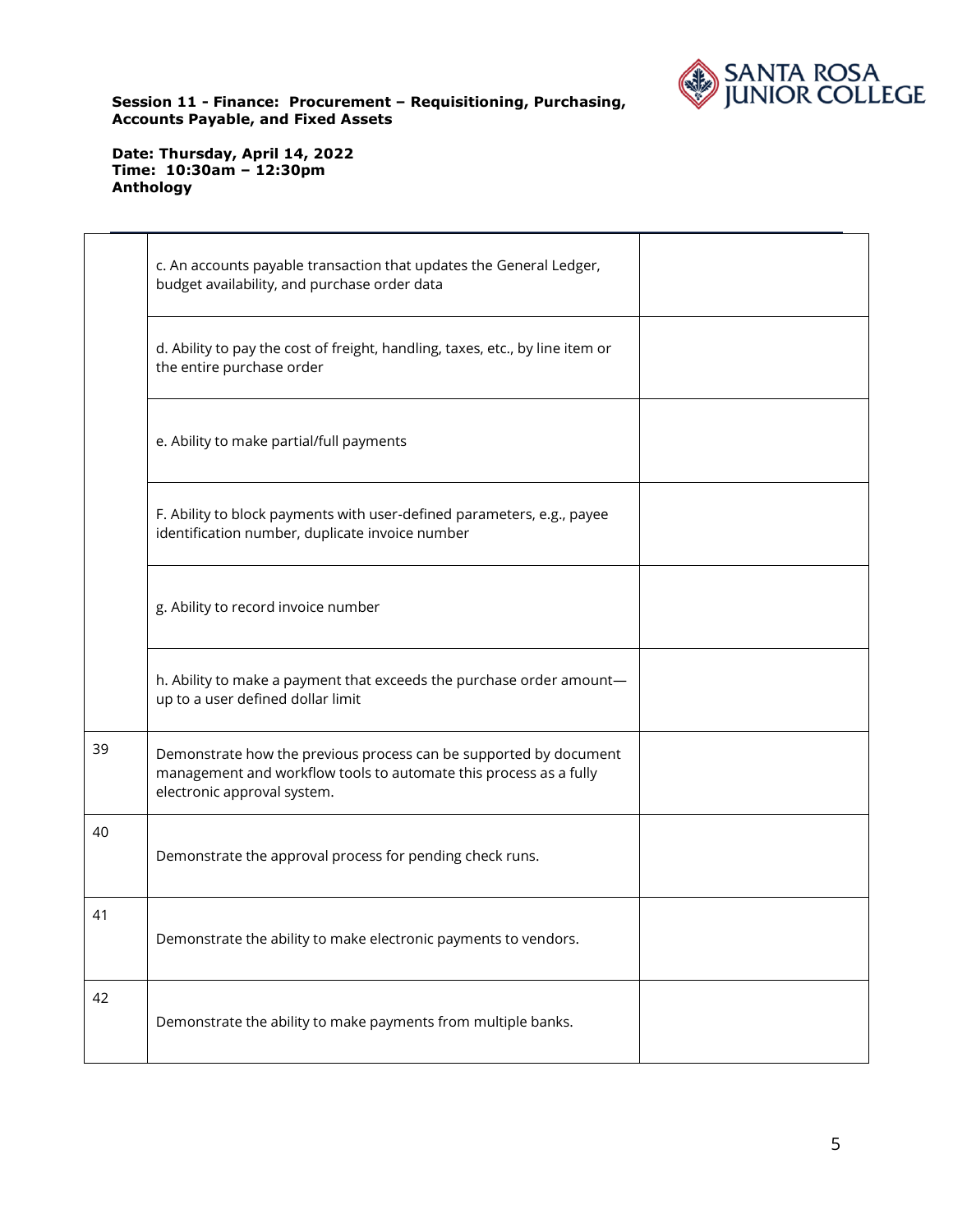

| 43 | Demonstrate the ability to create and submit positive payment files to<br>banks.                                                       |  |
|----|----------------------------------------------------------------------------------------------------------------------------------------|--|
| 44 | Demonstrate the ability to generate accounts payable checks and ACH<br>payments                                                        |  |
| 45 | Demonstrate the ability to generate a single vendor payment rather<br>than multiple separate payments.                                 |  |
| 46 | Demonstrate the ability to take advantage of favorable payment terms,<br>e.g., net 30 days.                                            |  |
| 54 | Demonstrate the ability to automate the processing of recurring<br>payments, e.g., monthly rentals.                                    |  |
| 55 | Demonstrate the ability to void a check, with both scenarios:<br>a. Payable is cleared<br>Payable is re-established for future payment |  |
| 56 | Demonstrate the ability to generate an out-of-cycle check.                                                                             |  |
| 32 | Demonstrate the deactivation of a vendor.                                                                                              |  |
| 33 | Demonstrate the integration of a bids management system and its<br>capabilities.                                                       |  |
| 34 | Demonstrate integration of an e-procurement system and its<br>capabilities.                                                            |  |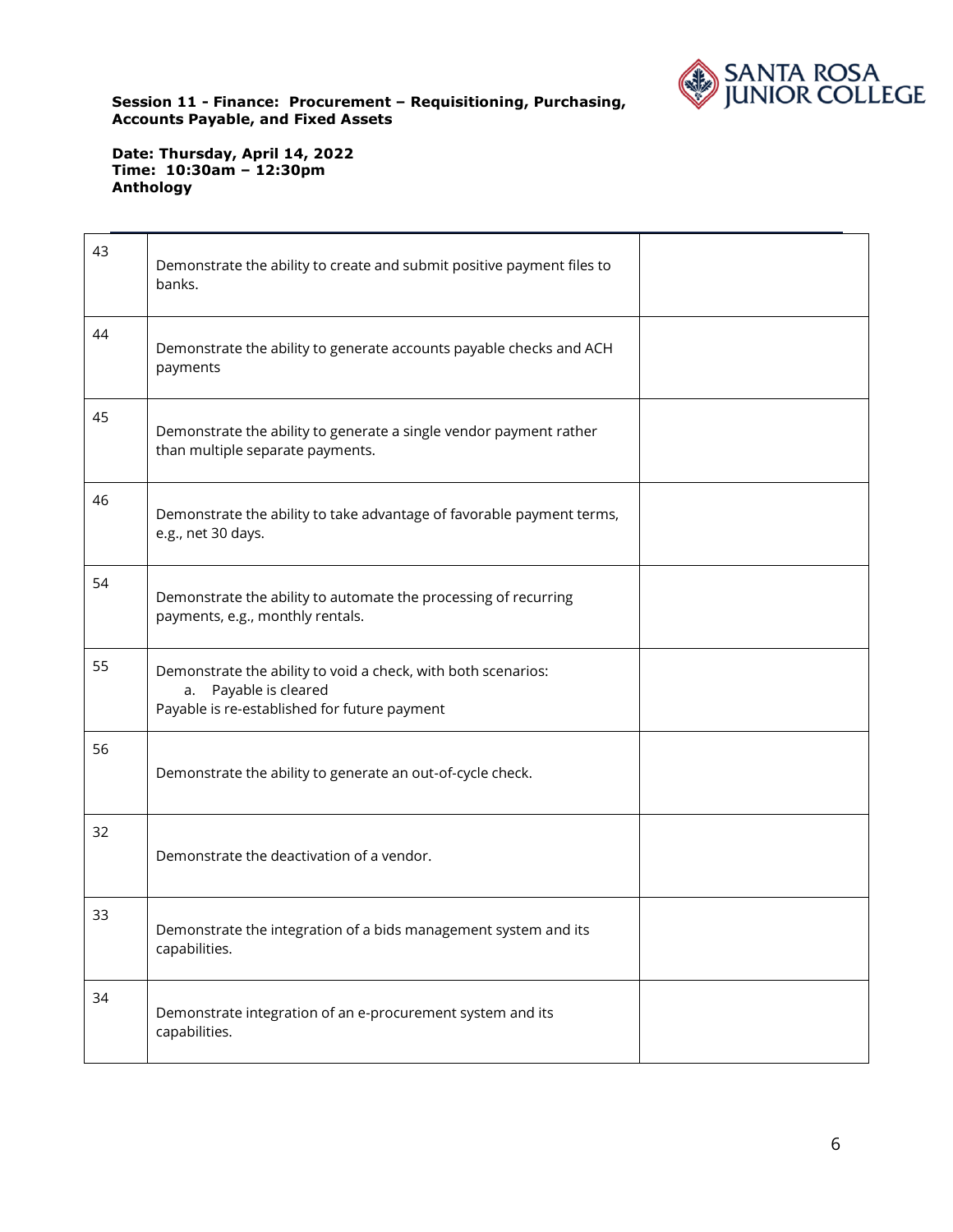

| 35 | Demonstrate the process for document and email attachment to the<br>Requisition and PO records, including methods for organizing multiple<br>documents. |  |
|----|---------------------------------------------------------------------------------------------------------------------------------------------------------|--|
| 29 | Demonstrate the system's ability to generate the following reports:<br>a. Open purchase orders and their amounts                                        |  |
|    | b. Vendors needing a 1099                                                                                                                               |  |
|    | c. Pending requisitions awaiting conversion to purchase orders                                                                                          |  |
|    | d. Aged purchase orders                                                                                                                                 |  |
|    | e. Activity details by vendor, buyer, commodity code and PO type. (e.g.,<br>blanket, contracts, etc.)                                                   |  |
|    | f. Past due purchase orders                                                                                                                             |  |
|    | g. CAL State EDD reports                                                                                                                                |  |
|    | h. Minority and disadvantaged business report.                                                                                                          |  |
| 30 | Demonstrate the ability to create a report for the Board of Trustees of all<br>Purchase Orders and MOUs for a user defined period of time.              |  |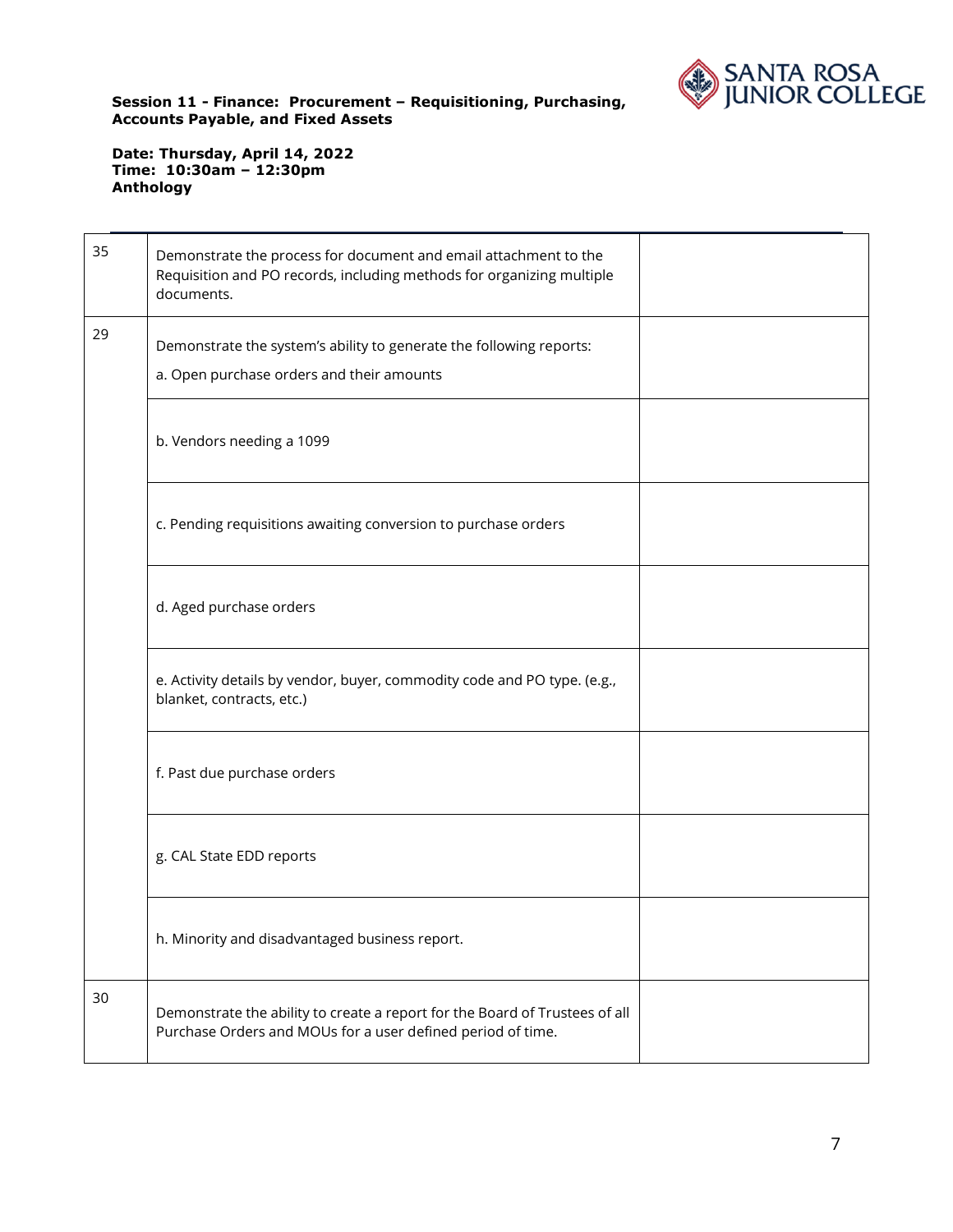

| 47 | Demonstrate the ability to generate a report of pending accounts<br>payable-with information about check numbers, zero/negative<br>balances, etc.          |  |
|----|------------------------------------------------------------------------------------------------------------------------------------------------------------|--|
| 48 | Demonstrate the ability to generate a report of invoices not paid at year<br>end.                                                                          |  |
| 49 | Demonstrate the ability to generate a report of past due invoices.                                                                                         |  |
| 50 | Demonstrate the ability to query the system for transaction data based<br>on vendor name, date, check number, invoice number, or purchase<br>order number. |  |
| 52 | Demonstrate the ability to track and report outstanding checks.                                                                                            |  |
| 53 | Demonstrate the ability to generate reports that enable accounts<br>payable forecasting.                                                                   |  |
| 57 | Demonstrate the ability to perform 1099 and EDD processing.                                                                                                |  |
| 51 | Demonstrate the ability to load check transaction data from a bank's<br>electronic file to clear for reconciliation.                                       |  |
|    | <b>Fixed Asset Management</b>                                                                                                                              |  |
| 58 | Demonstrate the process of taking a PO item to a complete asset record                                                                                     |  |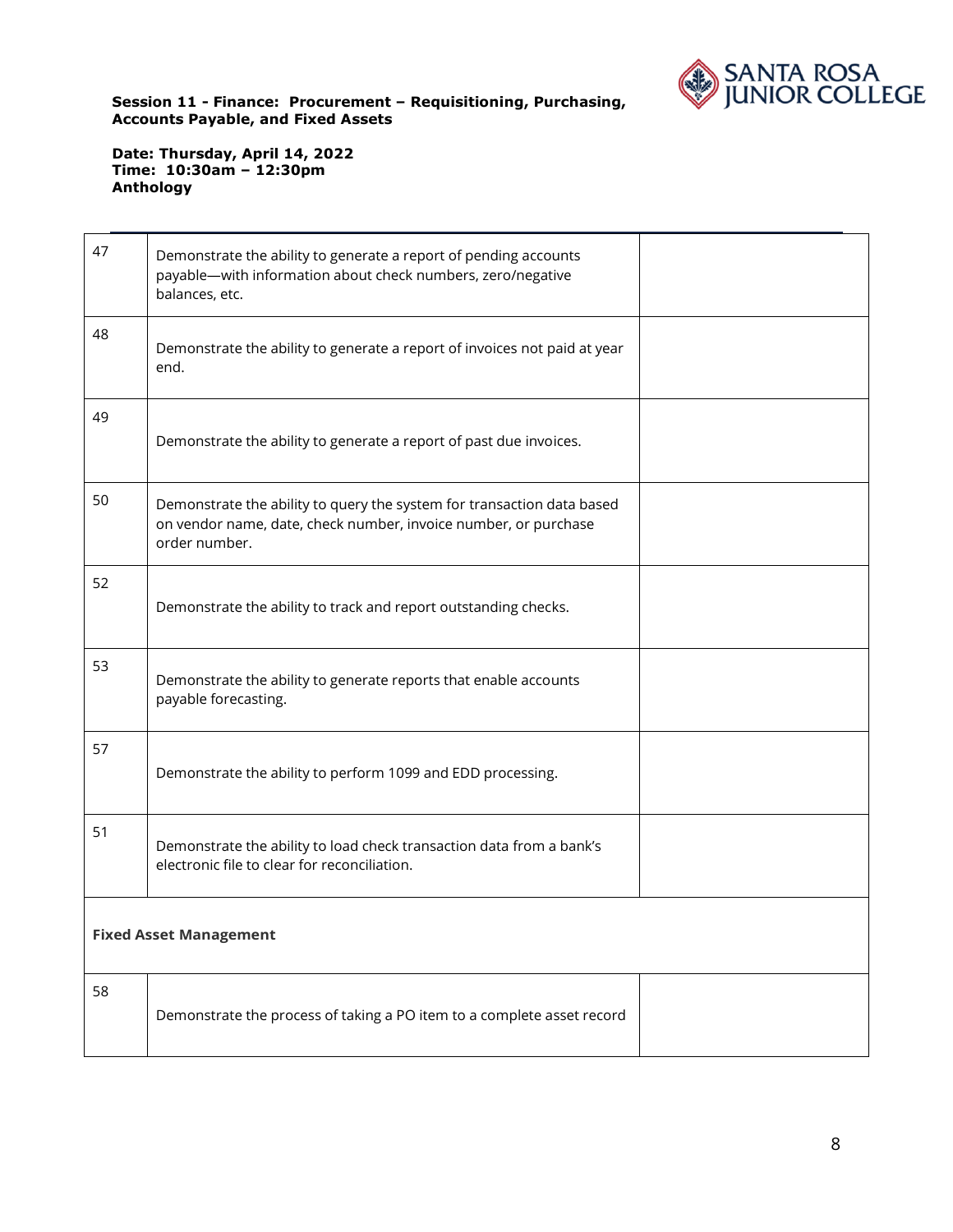

| 59 | Demonstrate the following Fixed Asset functions:                                                                                                                                                                                                                                                                                      |  |
|----|---------------------------------------------------------------------------------------------------------------------------------------------------------------------------------------------------------------------------------------------------------------------------------------------------------------------------------------|--|
|    | a. Ability to assign characteristics to a particular fixed asset, including<br>purchase order number, cost basis, tag number, fixed asset number,<br>location (campus, building, room), depreciation schedule, budget<br>number, purchase date, responsible party, disposal date and method,<br>differentiation of grant assets, etc. |  |
|    | b. Ability to generate fixed asset inventory reports, including segregation<br>by asset type, account code, department, location, PO number, vendor,<br>and description.                                                                                                                                                              |  |
|    | c. Ability to identify fixed assets as missing, relocated, broken,<br>cannibalized, donated, sold at auction, etc.                                                                                                                                                                                                                    |  |
|    | d. Ability to dispose of a fixed asset and report gain/loss on disposal.                                                                                                                                                                                                                                                              |  |
|    | e. Ability to reconcile fixed asset records to the General Ledger                                                                                                                                                                                                                                                                     |  |
| 60 | Demonstrate the ability combine fixed assets and non-fixed assets on a<br>single purchase order.                                                                                                                                                                                                                                      |  |
| 61 | Demonstrate the ability to combine two lines from a PO into a single<br>asset record.                                                                                                                                                                                                                                                 |  |
| 62 | Demonstrate the ability to track construction-in-progress.                                                                                                                                                                                                                                                                            |  |
| 63 | Demonstrate the ability to support the calculation and posting of<br>depreciation of fixed assets by location. Include the following:                                                                                                                                                                                                 |  |
|    | a. Pro-rated                                                                                                                                                                                                                                                                                                                          |  |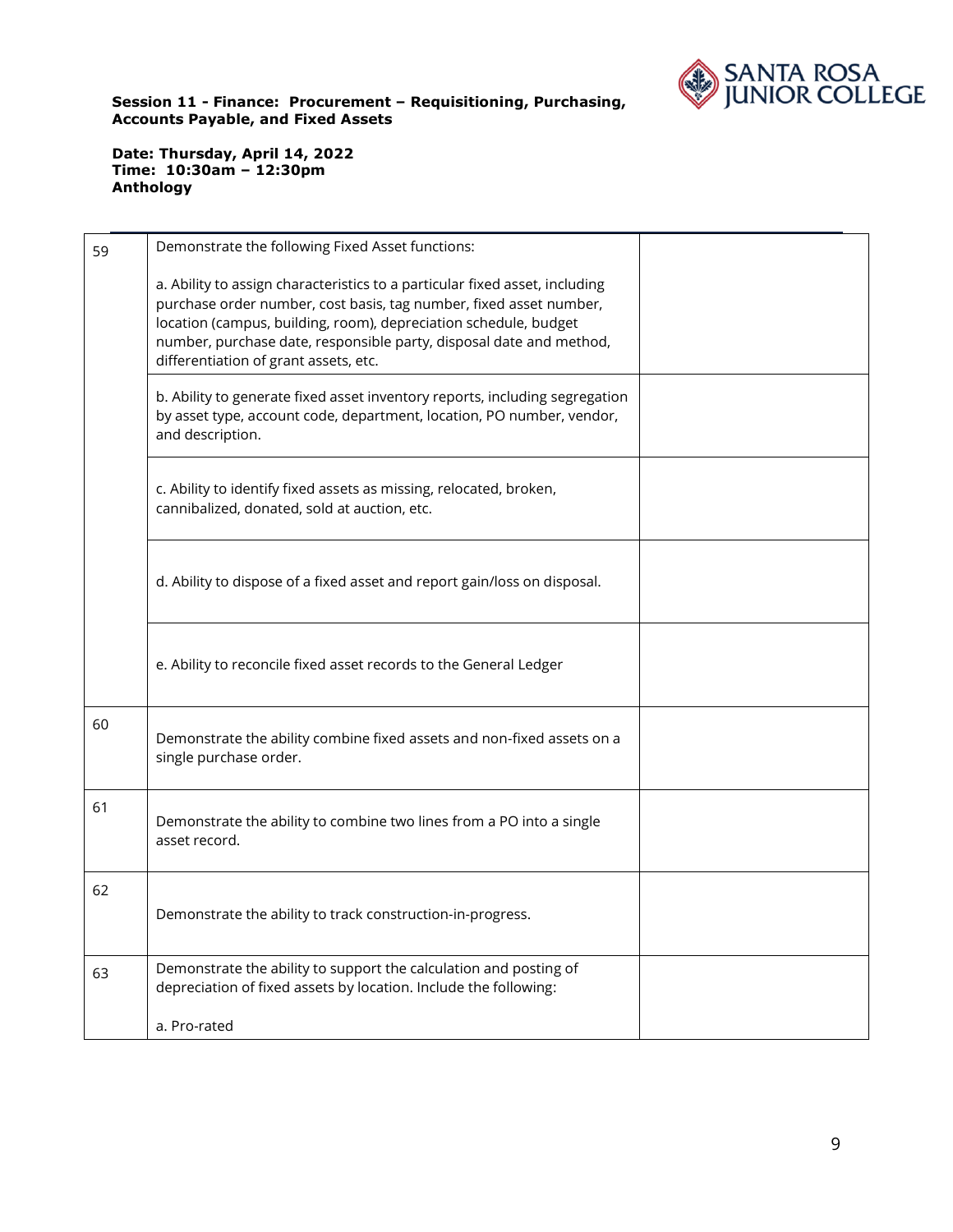

| b. Straight line                           |  |
|--------------------------------------------|--|
| c. Ability to default key depreciated data |  |